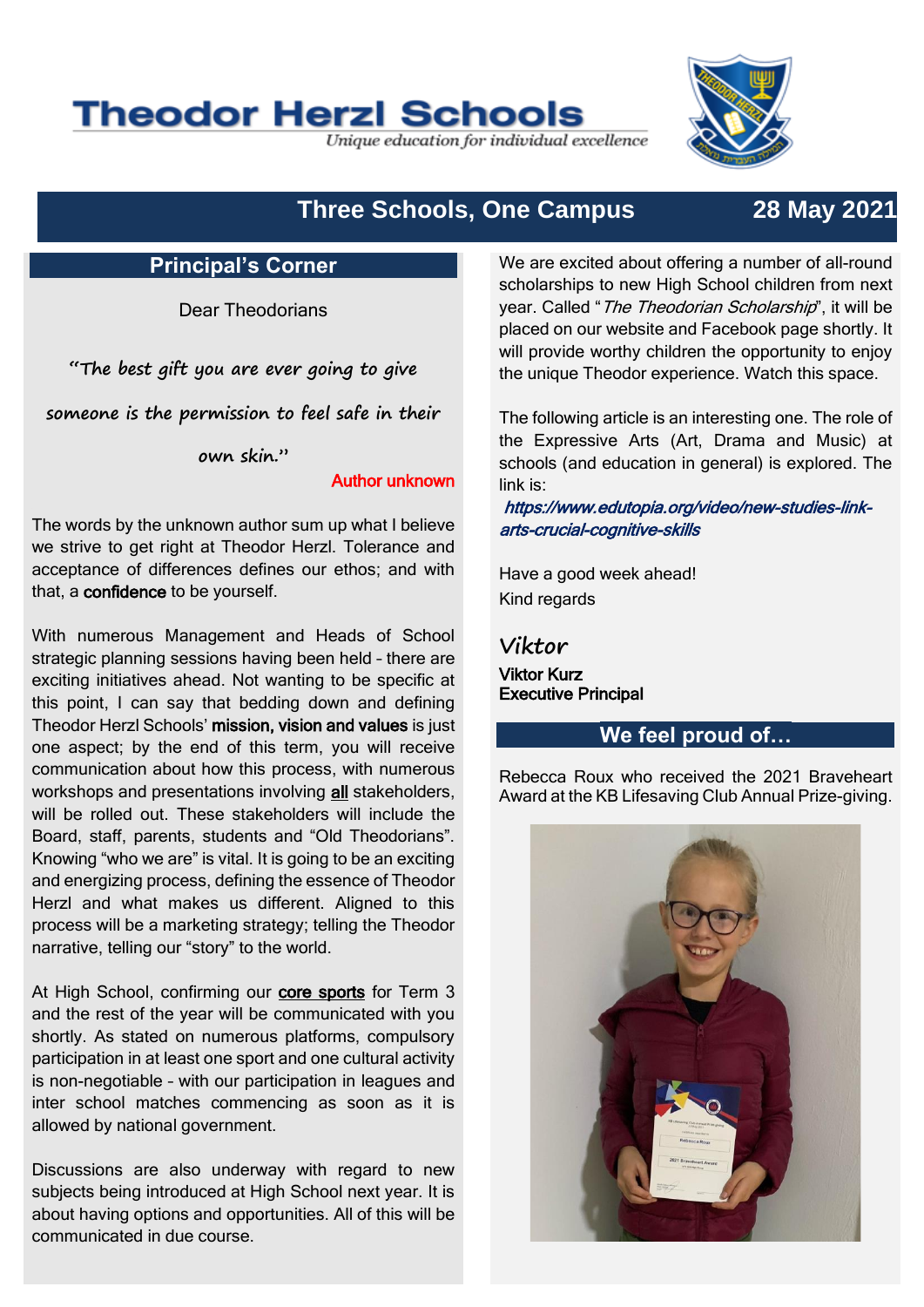## **Pre-Primary Fun**

Teacher Daniella's class was learning about our beautiful country this week.



Teacher Helen's class learnt about different shapes.



**Primary School Activities**

Our kindest Grade 1 pupils received a special badge during the Compassion assembly this week.



Mrs Penny Shaw was thoroughly entertained by the Grade 1 Dinosaur orals.



The Grade 2 THESPA actors and actresses had fun with role-playing this week.



Die Graad 3 leerlinge lees baie beter in Afrikaans wanneer hulle buite kan lees.



It was a messy affair, but every single Grade 5 NS pupil had tons of fun making their very own clay pots.